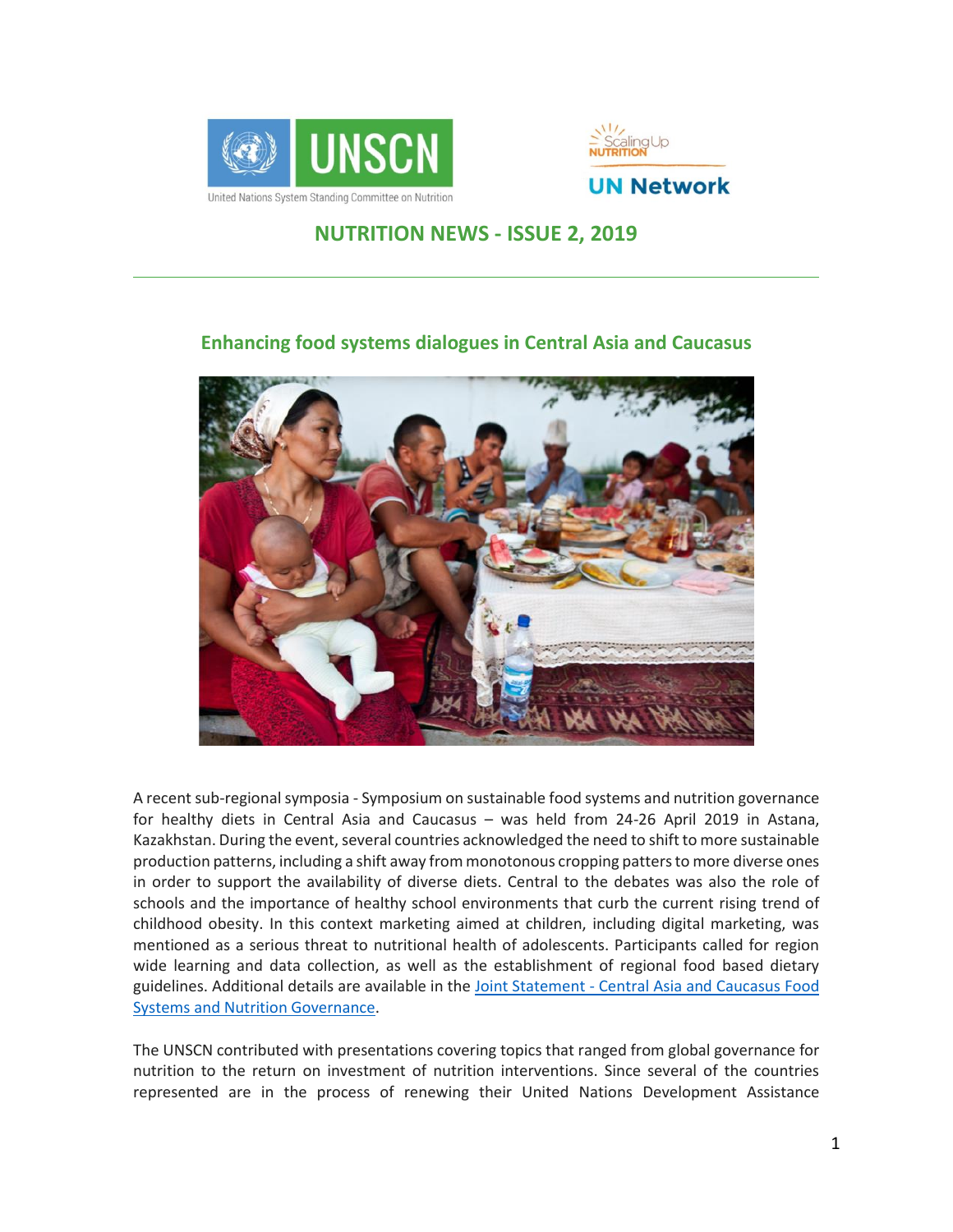Framework (UNDAF), the UNSCN Secretariat also organized a special session about ways that nutrition can serve as a unifier and amplifier of the overall UNDAF outcomes, building from the [UNSCN Guidance Note](https://www.unscn.org/en/resource-center/UNSCN-Publications?idnews=1842) (2017). The UNDAF is the strategic programme framework that describes the collective response of the UN System to national development priorities.

This event stemmed from the [FAO International Symposium on Sustainable Food Systems for](http://www.fao.org/about/meetings/sustainable-food-systems-nutrition-symposium/en/)  [Healthy Diets and Improved Nutrition](http://www.fao.org/about/meetings/sustainable-food-systems-nutrition-symposium/en/) (December 2016) that explored policies and programme options for shaping the food systems in ways that deliver foods for a healthy diet, focusing on concrete country experiences and challenges. It has since been followed-up by several regional symposia, such as the Sustainable Food Systems for Healthy Diets in Europe and Central Asia (December 2017, Hungary) which inspired this sub-regional symposia.

*Photo credit: @FAO/Sergey Kozmin*

### **How close is Sierra Leone to implementing nutrition action at scale?**

Malnutrition continues to hound Sierra Leone, where there has been virtually no improvement in wasting or stunting levels in recent years (Global Nutrition Report, 2018). Parliamentarians and other actors are cognisant that the stakes are high and that if unabated, malnutrition will impede wider development, including the attainment of the Sustainable Development Goals (SDGs). Yet, less than half of Sierra Leone's core nutrition actions (10 out of 25) are implemented in all provinces according to the results of a **Nutrition [Stakeholder](https://www.unnetworkforsun.org/sites/default/files/2019-05/Final%20Sierra%20Leone%20Mapping-National%20%283May2019%29_0.pdf) and Action Mapping**,supported by UNN-REACH. Even where geographic coverage is high or somewhat high, beneficiary coverage – the number of people who receive a given service – may be low or even unknown due to prevailing data gaps, particularly for some of the nutrition-sensitive actions such as promoting 'eat what you grow practices' (not selling everything) in the northern and eastern provinces and training on postharvest management of crops in the northern province.

The mapping engaged eight sectors and five different SUN networks (UN, civil society, donor, parliamentarian and scientific) with a total of 149 stakeholders and 22 actions mapped. This, in turn, provided fertile ground for participatory dialogue about how to plan and where to scale up nutrition actions. A specific analysis was conducted on the delivery mechanisms employed by the government and partners. It was found that on average, more than 40 percent of the actions mapped were delivered by Community Health Workers at district level. These findings will support the development of the National Plan on Community Health Workers. The exercise also identified bottlenecks, such as infrequent registration with district councils, which some felt hinder intervention coverage. Magnus S. Conteh from Marie Stopes International, found the "mapping is very useful to spot areas that need more attention and subsequently, spread out partners equally across districts and regions, avoiding duplications." The UN Network Secretariat trained a local mapping team on its increasingly popular tool and provided back-stopping support for data analysis and visualization, leveraging experiences in other countries.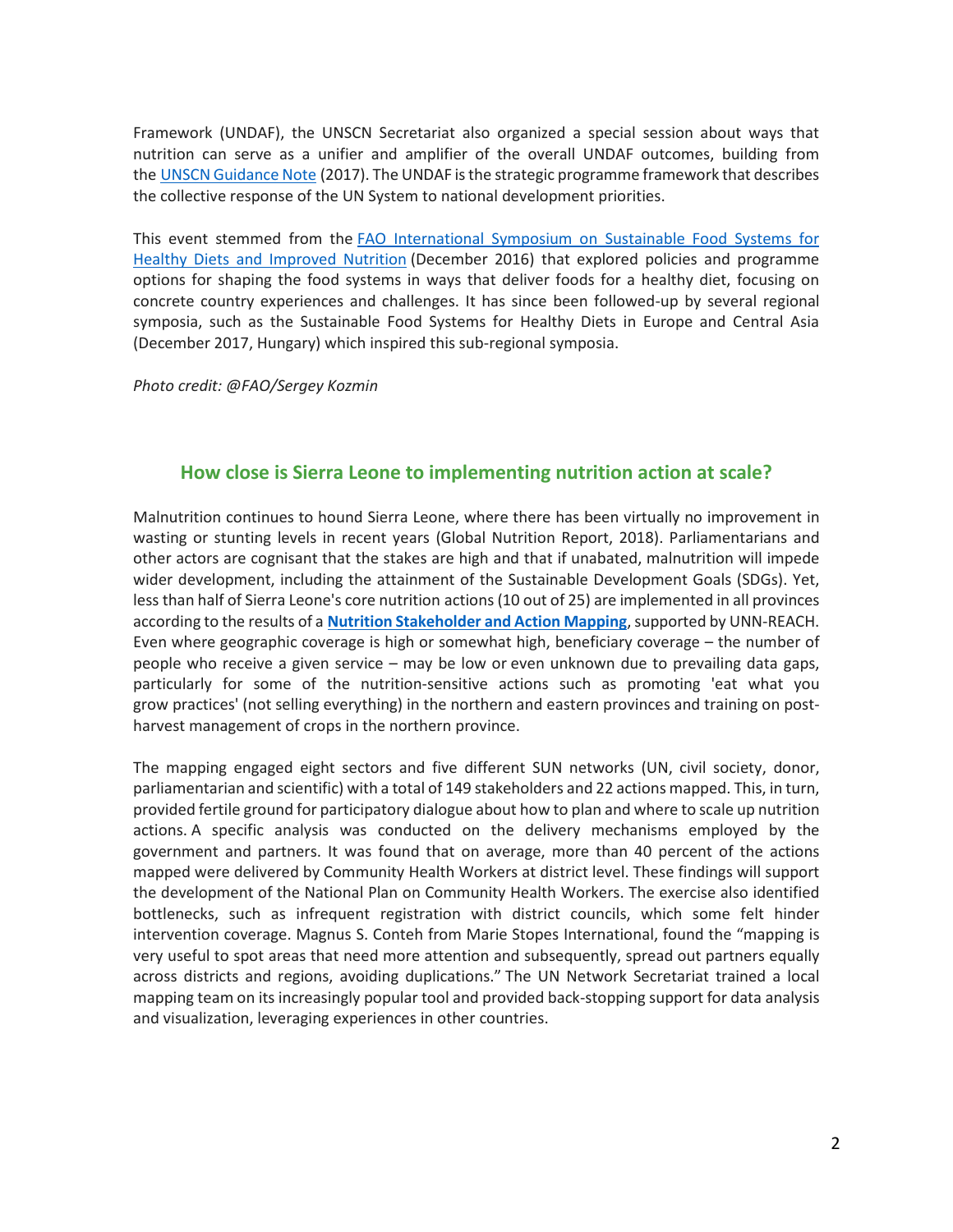

Mapping workshops, held at both the national and sub-national levels, provided a forum for actors to validate the results and decide on concrete next steps. They also provided an opportunity to reflect on lessons learned, including the timing of the exercise and need for further training. During the workshop in Freetown (12 March 2019), the Minister of State, Mrs. Francess Piagie Alghali, thanked stakeholders for their commitment to the exercise, particularly acknowledging the teamwork between the country's SUN Secretariat and the UN Network's intensive support arm – REACH. The workshops attracted representatives from the Vice President's Office, six ministries (Agriculture and Forestry; Health and Sanitation; Local Government and Rural Development; Primary and Secondary Education; Social Welfare, Gender and Children's Affairs) the SUN Government Focal Point and other government officials from parliamentarians to members of multi-disciplinary district councils and SUN desk officers. They were also joined by members of civil society, the UN, private sector and donor community, who brought their ideas and views to the table.

Thanks to this diverse following, multi-sectoral nutrition is now standing on two feet. The workshops created a buzz and were even covered in local [newspapers,](http://www.ayvnewspaper.com/index.php/news/item/6931-sun-validates-2017-nutrition-stakeholders) [TV](https://youtu.be/VVGhWFUrqRY) and radio broadcasts. Participants were enthusiastic, noting that mapping was especially useful for strengthening M&E as well as partnerships in nutrition. The findings are also providing valuable inputs to improve nutrition planning processes and coordination for nutrition gains. As Laurent Michaels from the Irish Aid stated, "from a human rights perspective, it also raises an important question related to accountability: who are the duty bearers?"

Stakeholders have decided to replicate the exercise on an annual basis, starting in 2019. Similar mapping workshops were/will be held in Lesotho (March) and Niger (May) while the mapping exercise in Chad is in the final stages of completion. Madagascar and Sudan have recently launched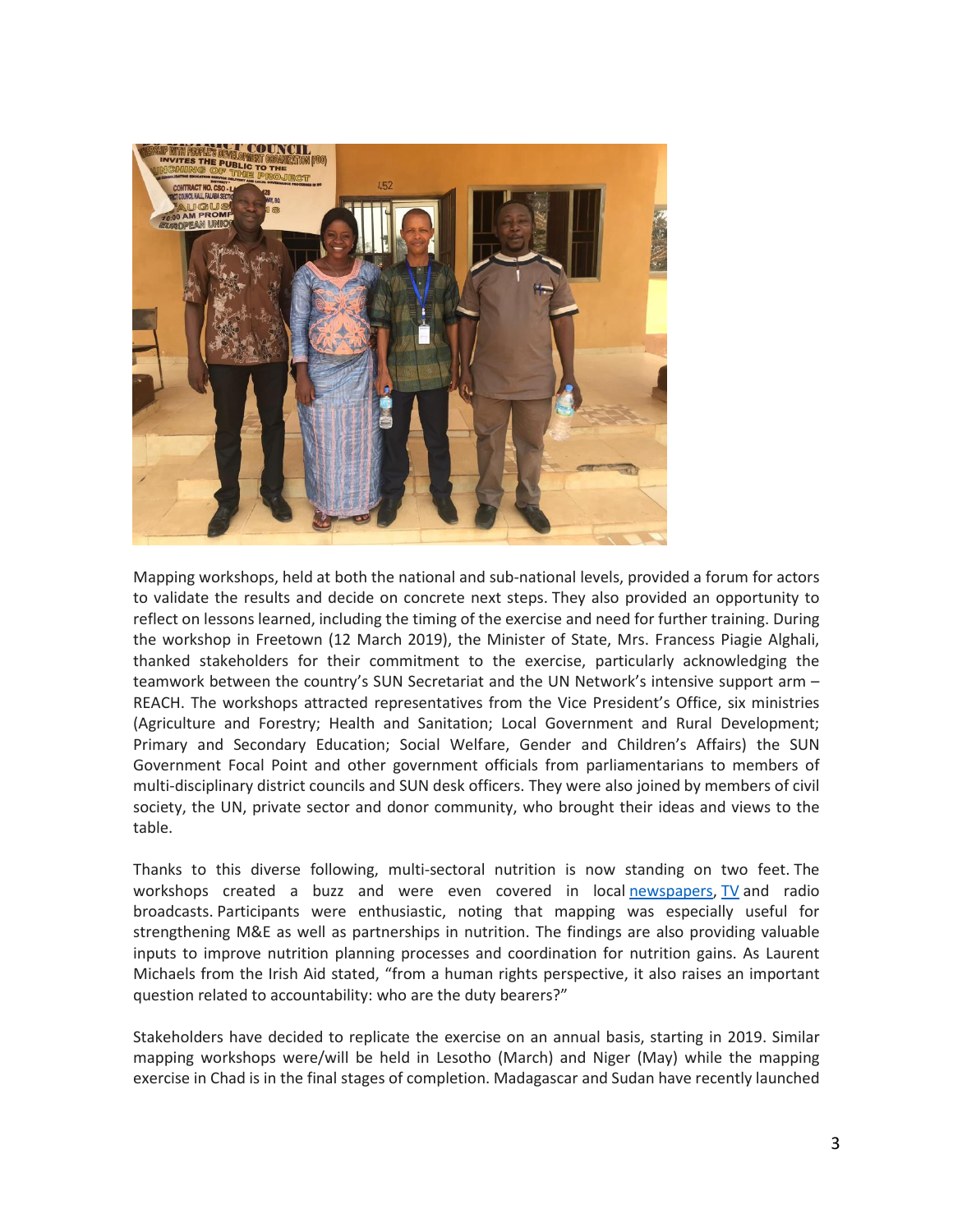the exercise and other countries are also planning to do so in the coming months. Stay tuned to learn more, including how these mappings are influencing stakeholder behaviour.

*Photo credit @ UN Network Secretariat/Sarah Cruz*

**The power of nutrition champions in Sierra Leone**

Ever wonder about what it actually means to be a nutrition champion? The UN Network Secretariat teamed up with the Emergency Nutrition Network (ENN) to produce a [podcast](https://unscn.us14.list-manage.com/track/click?u=29563f1fe06cff1ab8137ee56&id=9a3c373ec6&e=c90a7fd49e) that explores the tactics that UNN-REACH Facilitator, Philip Kanu, has used to engage parliamentarians and to position nutrition as critical for the nation's wellbeing and prosperity. He recounts how he spotted an opportunity and worked with others to transcend nutrition from a technical issue with a narrow following to a political priority for his country. Also interviewed, the UNICEF Country Representative, who is currently serving as the UN Network Chair, and a representative from Irish Aid shed further light on what makes Philip a nutrition champion and the need to couple soft skills with nutrition data. While the podcast highlights specific UNN-REACH experiences in Sierra Leone, many of the strategies that Philip employed are universal, making for broader learning across countries.

### **Climate and nutrition communities unite**

The fourth UN [Environmental](http://web.unep.org/environmentassembly/) Assembly (UNEA-4, March 2019, Nairobi) was the first time that the world's highest-level decision-making body on the environment tabled the topic of food systems and nutrition. Events were organized to raise awareness on the 2019 theme - *Innovative Solutions to Environmental Challenges and Sustainable Consumption and Production* -and UNSCN teamed up with UN Environment to host the Sustainable Food Systems for Healthy People and a Healthy Planet. "Global diets are the tie that binds environmental sustainability and human health" explained Stineke Oenema in her opening remarks. "They can improve public health and nutritional outcomes while reducing greenhouse gas emissions".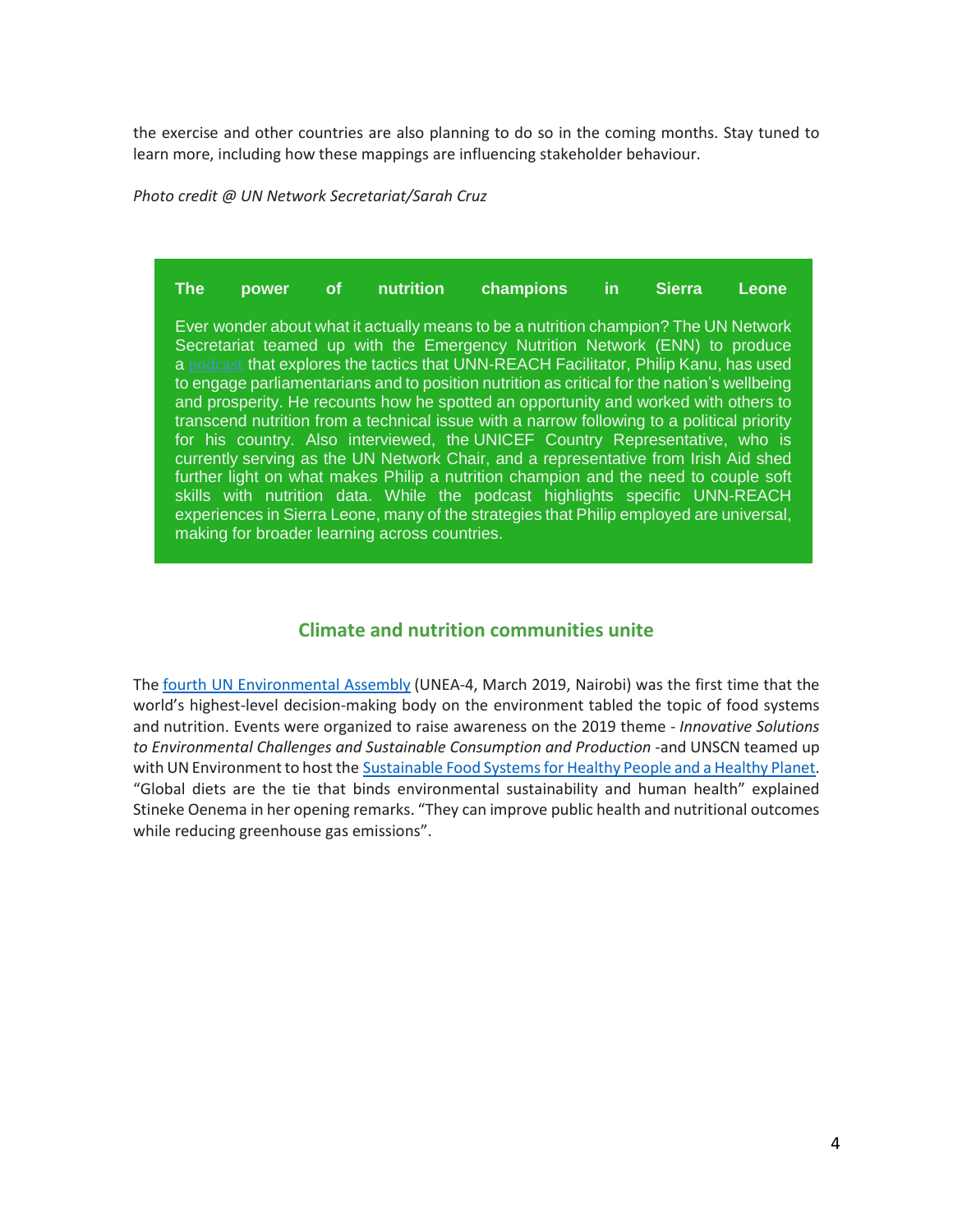

Ms. Oenema also called for a radical transformation of the global food system toward healthier diets, based on diverse production systems and characterised by more plant-based dietary patterns. Actions to shift dietary choices, including taxes and subsidies to make healthier and sustainable choices more affordable, were put forward as policies that governments could implement, examples of which are spelled out in the UNSCN publication *[Sustainable](https://unscn.us14.list-manage.com/track/click?u=29563f1fe06cff1ab8137ee56&id=8ec439facc&e=c90a7fd49e) Diets for Healthy People and a [Healthy](https://unscn.us14.list-manage.com/track/click?u=29563f1fe06cff1ab8137ee56&id=8ec439facc&e=c90a7fd49e) Planet* (2017). Other actionable entry points include the development of Food Based Dietary Guidelines that are rooted in science and include sustainability criteria. Such guidelines inform consumers about healthy diets and the need for sustainable production and consumption patterns. They would also sensitize policy makers about healthy diets and the need to design agricultural and investment policies in line with the needs for healthy and sustainable diets. Data regarding food consumption patterns could serve as baseline information to support the transition, a task in which the private sector could help. Considering that the Committee on World Food Security's Voluntary Guidelines on Food Systems and Nutrition is expected to be adopted in October 2020, a Resolution on the theme could be a welcomed achievement for UNEA-5 in early 2021, providing a perfect example of policy coherence.

Several of the decisions taken at UNEA-4 are directly related to agriculture, food systems and nutrition. For example, the resolution on biodiversity and land [degradation](https://papersmart.unon.org/resolution/uploads/k1900855.pdf#overlay-context=node/230) refersto the importance of conservation and sustainable use of biodiversity for food security and nutrition. Furthermore, the Ministerial [Declaration](http://wedocs.unep.org/bitstream/handle/20.500.11822/27701/Draft%20Ministerial%20Declaration%20Fifth%20Draft%20as%20of%2014.03.2019.pdf?sequence=1&isAllowed=y) of the assembly calls for the promotion of sustainable food systems, and the resolution of [curbing](https://papersmart.unon.org/resolution/uploads/k1900867.pdf#overlay-context=node/234) food loss and waste requests UNEP to assist countries in their related efforts, in collaboration with FAO and in the framework of the One Planet (10YFP) Sustainable Food Systems (SFS) Programme.

UNSCN continued to build on the synergies of the climate and nutrition agendas during an [event](https://www.unscn.org/uploads/web/news/document/Flyer-ClimateConference-mar2019-WEB.pdf) at the Climate and SDGs Synergy [Conference](https://sustainabledevelopment.un.org/climate-sdgs-synergies2019) (April 2019, Denmark). This conference is part of a [series](https://sustainabledevelopment.un.org/hlpf/2019#preparation) of preparatory meetings for the SDGs under review and serves to inform the deliberations of the High Level Political Forum in July 2019, as well as the Climate Summit in September 2019. The theme also reverberated during the World Bank Spring Meeting (April 2019, USA) as Kristalina Georgieva, World Bank CEO and Interim President until 8 April 2019 reaffirmed that transforming food systems is paramount for the World Bank's goal to end poverty, ensure food and nutrition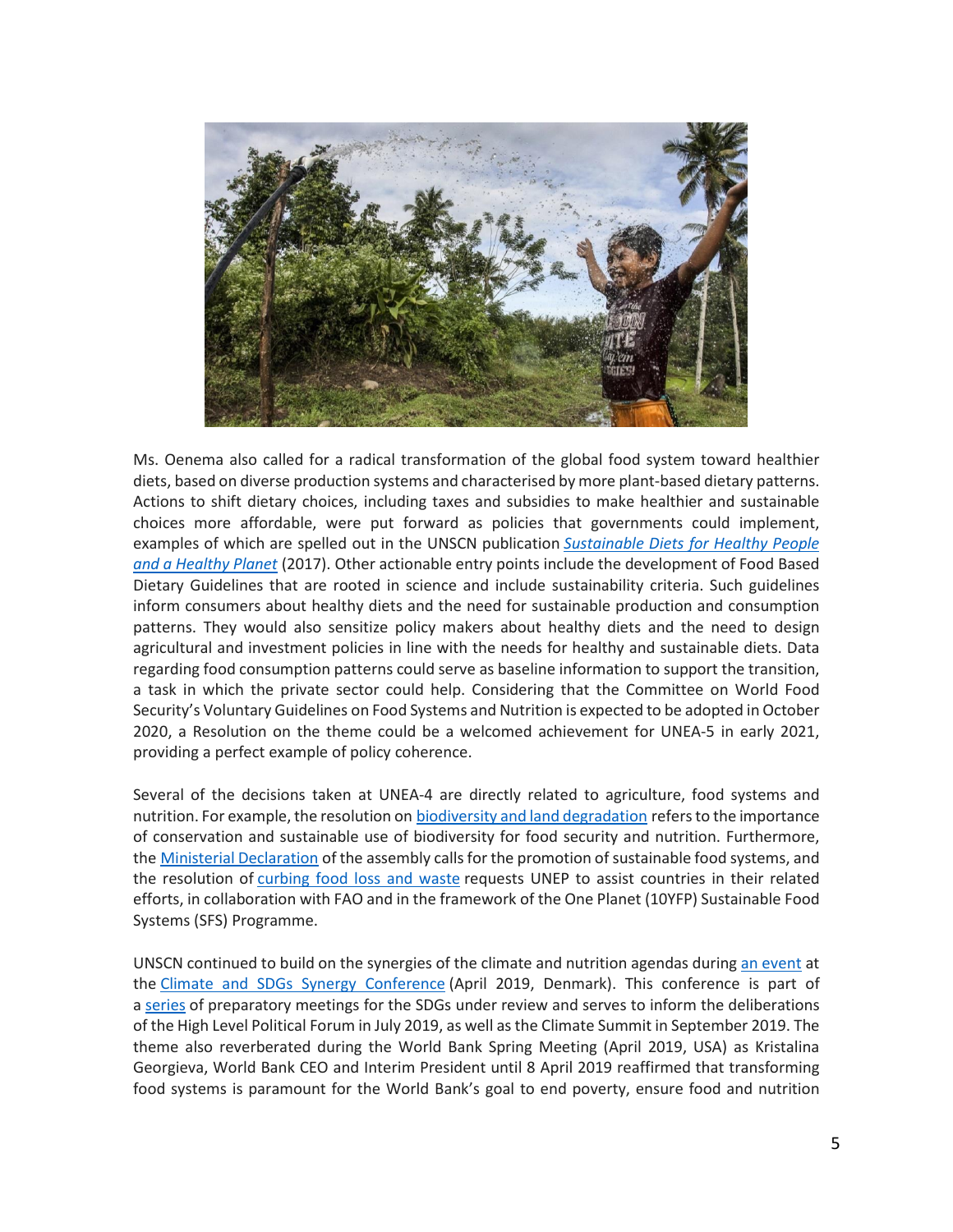security, raise incomes, especially smallholder farmer, improve health and nutrition outcomes, and restore the planet. Financial instruments and services will be key to unlock the potential change, as can support the use of responsible agriculture methods.

During the SDG and Climate Summits (September 2019, USA) and again, during the 25th session of the Conference of the Parties to the United Nations Framework Convention on Climate Change (December 2019, Chile), the same message needs to be repeated for country leaders to make synergistic commitments to human health and the health of the planet.

*Photo credit: FAO@Swiatoslaw Wojtkowiak*

# **New national nutrition strategy and plan: the keys to a healthy and productive Basotho Nation**

The cover page says it all. Lesotho is on the path to 'kicking out hunger and malnutrition' by working together across sectors and stakeholder groups from national to community level. Mindful that there will be bumps in the road and these efforts will require further capacity strengthening, including for effective coordination, the recent validation of the national **[Food and Nutrition](https://www.unnetworkforsun.org/sites/default/files/documents/files/Lesotho%20Food%20%26%20Nutrition%20Security%20Strategy%20%26%20Costed%20Action%20Plan%20%2825Mar2019%29-Posted.pdf)  [Strategy and Costed Action Plan \(2019-2023\)](https://www.unnetworkforsun.org/sites/default/files/documents/files/Lesotho%20Food%20%26%20Nutrition%20Security%20Strategy%20%26%20Costed%20Action%20Plan%20%2825Mar2019%29-Posted.pdf)** among technical actors has brought renewed energy to the nutrition circle, which will help actors sprint to the finish line. The document is in the process of receiving the final government endorsements as per official protocols.



With the mission *"To implement and scale-up proven and innovative multi-sectoral nutrition interventions"* the document addresses the triple burdens of malnutrition, using a partnershiporiented approach under the realm of Agenda 2030. Key results areas encompass themes as diverse as maternal and child health, food value chains, WASH, social protection and gender as well as broader factors, such as the enabling environment. Actors – government, UN, civil society and other development partners – drew upon the data and visual outputs generated through the UNN tools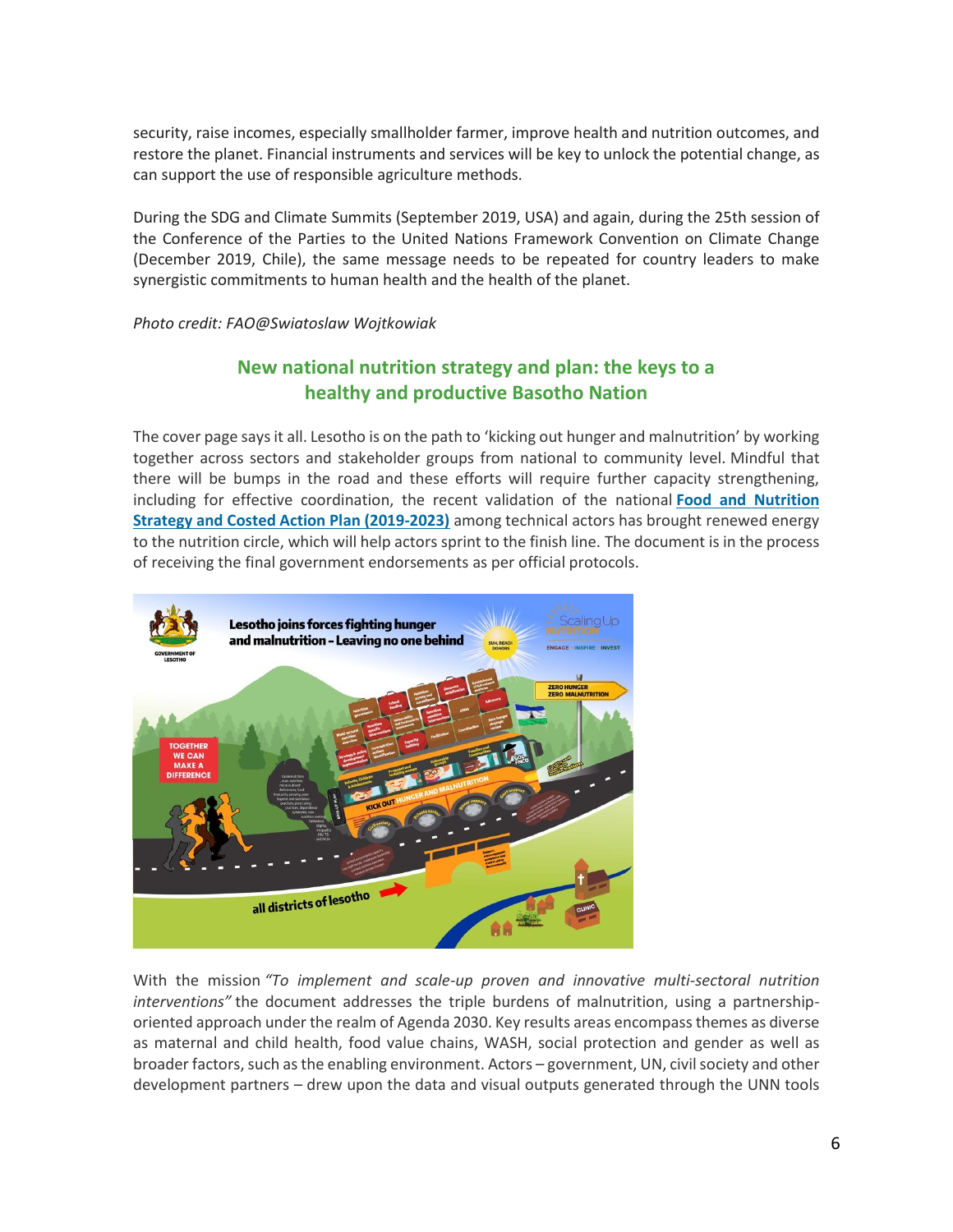to understand the scope, magnitude and distribution of the country's nutrition challenges. One of these tools, the [Multi-sectoral Nutrition Overview,](https://www.unnetworkforsun.org/sites/default/files/2018-10/MNO%20Lesotho-Posted.pdf) was hailed as eye-opening to many working in the country and even appears as one of the suitcases loaded on the bus in the cover page. Similarly, the [Nutrition Governance Capacity Assessment](https://www.unnetworkforsun.org/sites/default/files/2018-12/Lesotho%20Capacity%20Assessment%20REPORT-15May2018.pdf) identified gaps and opportunities to bolster nutrition action, thereby informing the capacity development activities outlined in the plan (e.g. Cadre establishment for food and nutrition in the public service, establishment or strengthening of a National Food and Nutrition Advisory Team). Not only did these analytics help frame the strategy and planning workshop discussions, they also ensured that the document was tailored to the country context.

The strategy and its corresponding action plan were elaborated through an extensive consultative process, led by the country's Food and Nutrition Coordinating Office with close support from UNN-REACH. Consultations unfolded at the national, district and community levels, followed by participatory formulation and costing workshops. This approach was pivotal to securing buy-in and giving roots to successive action. The final strategy and plan come with a price tag of approximately USD 239 million over its five-year period. Findings from the [Nutrition Stakeholder and Action](https://www.unnetworkforsun.org/sites/default/files/2019-05/Lesotho%20Mapping%204%20posting%20%283May2019%29.pdf)  [Mapping,](https://www.unnetworkforsun.org/sites/default/files/2019-05/Lesotho%20Mapping%204%20posting%20%283May2019%29.pdf) concluded in early April 2019, will help actors prioritize these actions, giving particular consideration to those with low coverage.

### **IFAD demonstrates progress on Nutrition Decade**

IFAD's contribution to the UN Decade of Action on Nutrition is high on its corporate agenda, with "improving the nutritional level of the poorest populations in developing countries" as a principal objective. Given its dual nature as a UN specialized agency in smallholder agriculture and rural development, and an international financial institution that provides governments with the finance needed to make lasting and effective investments in nutrition, IFAD plays a unique role among development actors. Its work specifically targets the poor and most vulnerable households in rural areas, including women, children, youth – in particular adolescent girls – and indigenous peoples. By investing in nutrition-sensitive agriculture and food systems, IFAD aims to improve the dietary quality of its beneficiary rural populations.

As the first UN agency to commit to the [Nutrition](https://www.unscn.org/en/topics/un-decade-of-action-on-nutrition?idnews=1686) Decade in 2017, IFAD is best placed to report on its achievements thus far. In 2018, 100% of the country strategic opportunities programmes (COSOPs) approved by the IFAD's Executive Board were nutrition sensitive. For projects (loans and grants), 13 of the 27 projects approved for financing were nutrition sensitive, equalling 48% of projects during the course of the year and surpassing the original target of 33% of projects. The approved projects will support 13 developing countries: Bangladesh, Benin, Burundi, Brazil, Central Africa Republic, Chad, Guinea, Haiti, Honduras, Mozambique, Myanmar, Niger, and Sierra Leone. IFAD also organized two regional capacity building workshops to strengthen the capacity of both design and implementation of nutrition sensitive programs, training 117 professionals representing various IFAD investments in both Latin America and the Caribbean and East and Southern Africa regions. This work contributes to the Nutrition Decade Action Areas 1, 3, 4 and 5. In addition, technical assistance was provided to COSOP development, project design and implementation.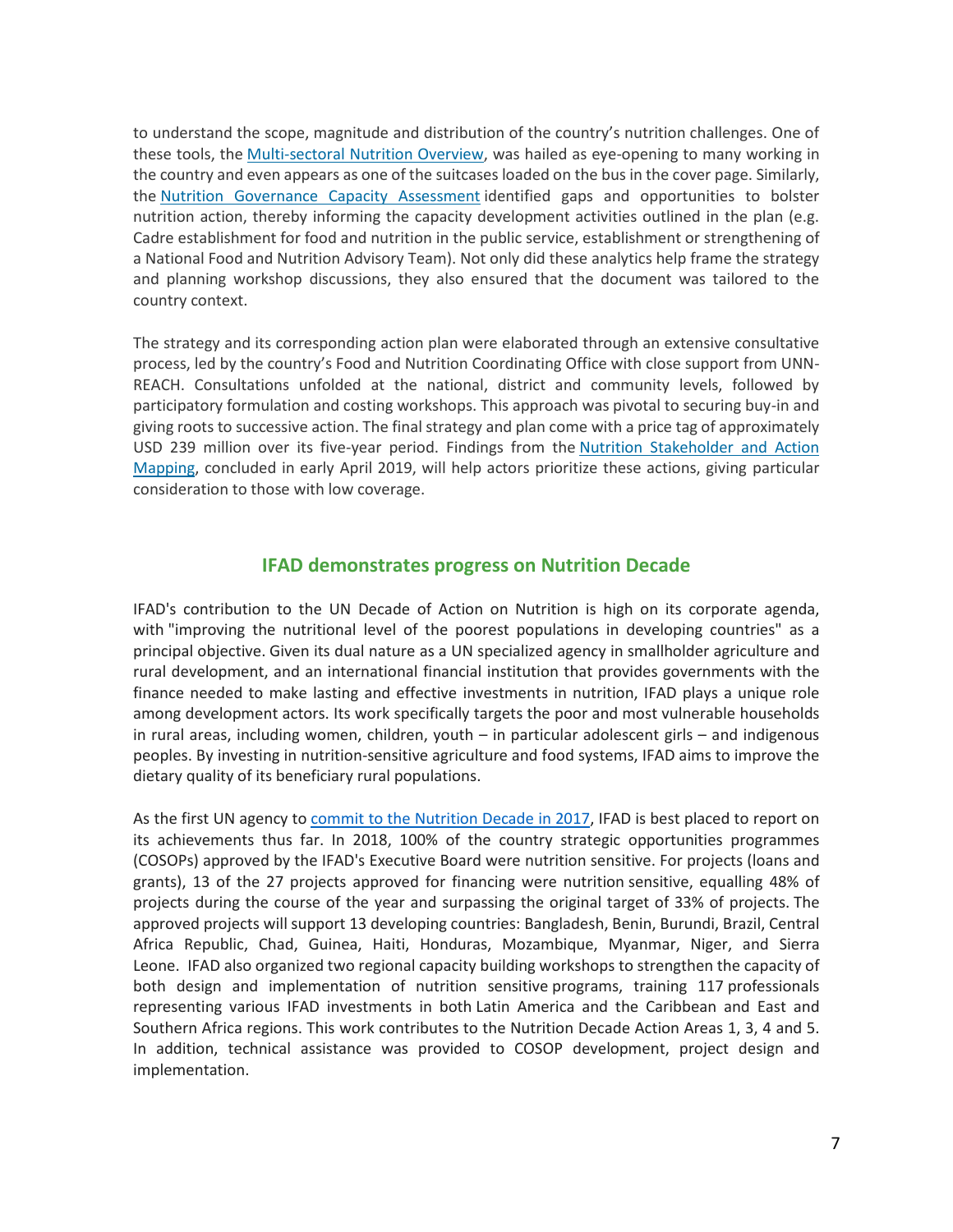In October 2018, IFAD organized and hosted the third [International](https://www.ifad.org/en/web/latest/event/asset/40767280) Conference on Adolescents [Girls,](https://www.ifad.org/en/web/latest/event/asset/40767280) encouraging actions beyond health interventions and promoting holistic approaches to preventearly marriages and pregnancies. In close cooperation with Save the Children Italy and with the support of the Government of Canada, the conference gave special attention to youth empowerment initiatives and indigenous peoples' empowerment to ensure that girls grow up and are educated in a healthy and safe environment.

In the IFAD Nutrition Action Plan (2019-2025), IFAD is committed to improving the nutrition of 12 million people by 2021 and increasing the target of projects that are nutrition sensitive to 50% by 2021. Thissignificant target moves IFAD one step closer to realizing its commitment to the Nutrition Decade and reducing poverty through nutritious foods.

New Nutrition Decade resources are now available: UN Decade of Action on [Nutrition](https://unscn.us14.list-manage.com/track/click?u=29563f1fe06cff1ab8137ee56&id=794defa42c&e=c90a7fd49e) Work [Programme](https://unscn.us14.list-manage.com/track/click?u=29563f1fe06cff1ab8137ee56&id=794defa42c&e=c90a7fd49e), Nutrition Decade – [Overview](https://unscn.us14.list-manage.com/track/click?u=29563f1fe06cff1ab8137ee56&id=02f51d5dff&e=c90a7fd49e), Country Specific [Commitments](https://unscn.us14.list-manage.com/track/click?u=29563f1fe06cff1ab8137ee56&id=987c793d5f&e=c90a7fd49e), [Action](https://unscn.us14.list-manage.com/track/click?u=29563f1fe06cff1ab8137ee56&id=d338464e82&e=c90a7fd49e) [Networks](https://unscn.us14.list-manage.com/track/click?u=29563f1fe06cff1ab8137ee56&id=d338464e82&e=c90a7fd49e).

### **New era of SUN Movement is brewing in Peru**

UN actors are coming together and waving the nutrition flag high in Peru. Joint nutrition advocacy and studies, including the systemization of experiences and lessons learned in anaemia reduction, are some of the fruits that this UN collaboration is bearing which, in turn, are fueling related advocacy and communications. These efforts are helping to keep nutrition on the political agenda in spite of changes in the government− most recently the Prime Minister and Cabinet as well as the President about one year ago. They are also helping to give way to a new era of the SUN Movement in the country− one that is tackling multiple of forms of malnutrition from stunting to anaemia, overweight and obesity. This surge of energy is welcomed by the nutrition community following the retirement of the respected and adored nutrition champion from civil society, who many know as 'Milo', as well as staff turnover across many other stakeholders.

Members of UN leadership in the country, including the UN Resident Coordinator (UNRC) and the Representative and Country Director of WFP, acknowledge that effective UN nutrition support it is not just a question of working collectively on nutrition, but also understanding the complementarity of the respective UN agencies' activitiesin this area− even those who are newer-comersto nutrition, such as UNFPA. The UNRC has recently taken initial steps to spearhead collective dialogue on nutrition among the UN family, leading the UN meeting that took place with the SUN Movement Coordinator, Gerda Verburg in early April. Multiple UN agencies stand ready to further align and coordinate UN nutrition support. Behind the scenes, the UN Network Secretariat shared insights from other countries as a source of inspiration, where UNRCs are increasingly active in nutrition (e.g. Burkina Faso, the Comoros, Liberia, Zimbabwe).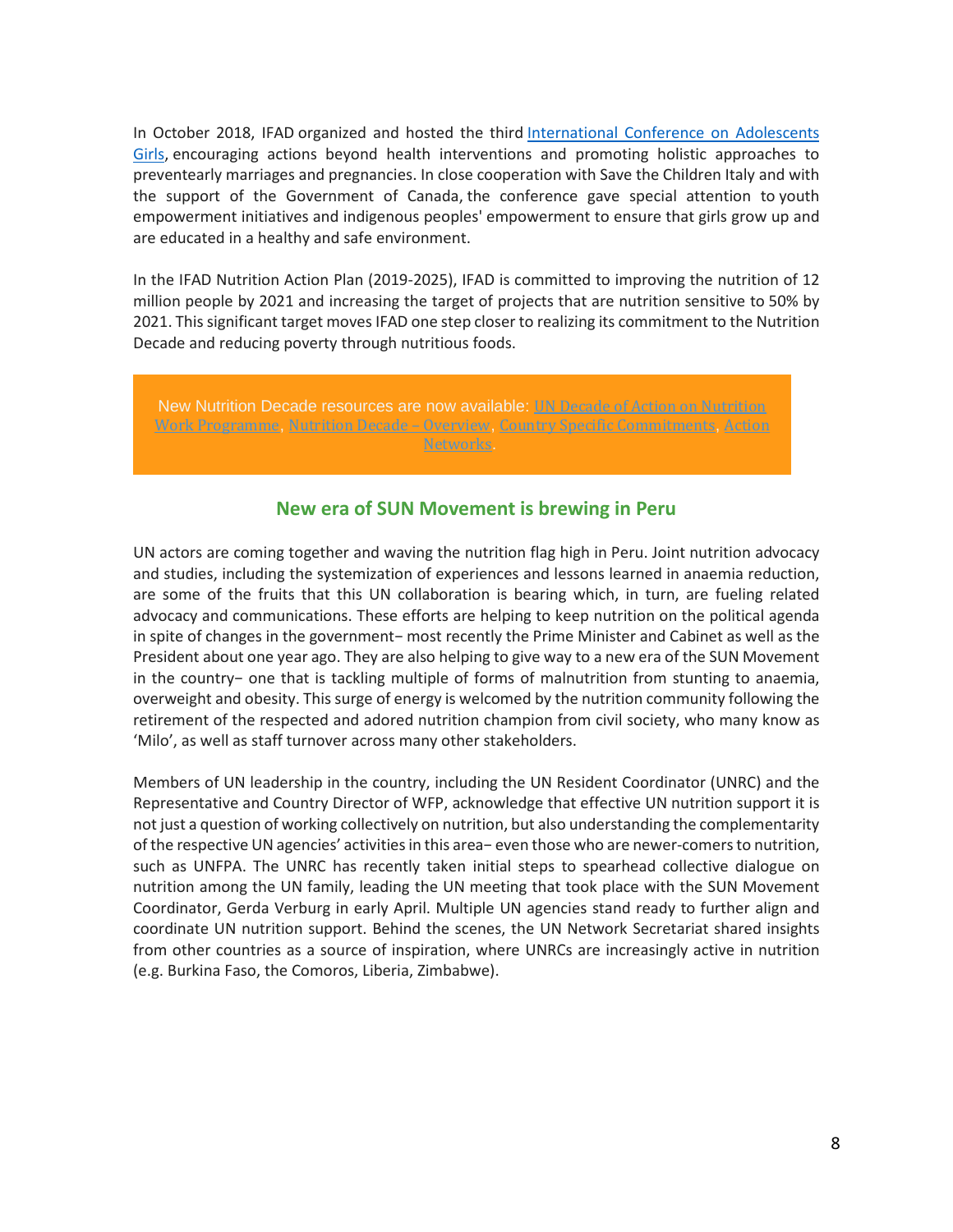

Ms. Verburg's visit provided an opportunity to cement these measures. During her trip, Ms. Verburg travelled to UN programming sites along with SUN Executive Committee members Ms. Lauren Landis, Director of the WFP Nutrition Division, and Fokko Wientjesfrom Royal DSM, where they saw iron-rich meals prepared for children under three years old as part of ongoing efforts to combat anaemia. She also attended the filming of an innovative WFP-Government TV show (*Cocina con Causa*), which promotes good eating practices, capitalizing on Peru's acclaimed food culture and local ingredients and chefs. UN colleagues now have a better understanding of how the UN Network platform empowers the United Nations to 'deliver as one', with potential to impart learnings to other areas of the UN portfolio for achieving the SDGs. Since her visit, UN agencies are starting to identify focal points to formalize the country's UN Network and reflect upon who will chair it in this new chapter of SUN history.

*Photo credit @ WFP Pilar Celi*

### **New Resources**

- 2019 Global Food Policy [Report](https://unscn.us14.list-manage.com/track/click?u=29563f1fe06cff1ab8137ee56&id=c7240faf81&e=c90a7fd49e)
- [UNICEF-WHO-WB](https://unscn.us14.list-manage.com/track/click?u=29563f1fe06cff1ab8137ee56&id=102a0aac9a&e=c90a7fd49e) Joint child malnutrition estimates Levels and trends (2019 edition)
- **SUN [Movement](https://unscn.us14.list-manage.com/track/click?u=29563f1fe06cff1ab8137ee56&id=c05e88e521&e=c90a7fd49e) Mid-term Review Report**